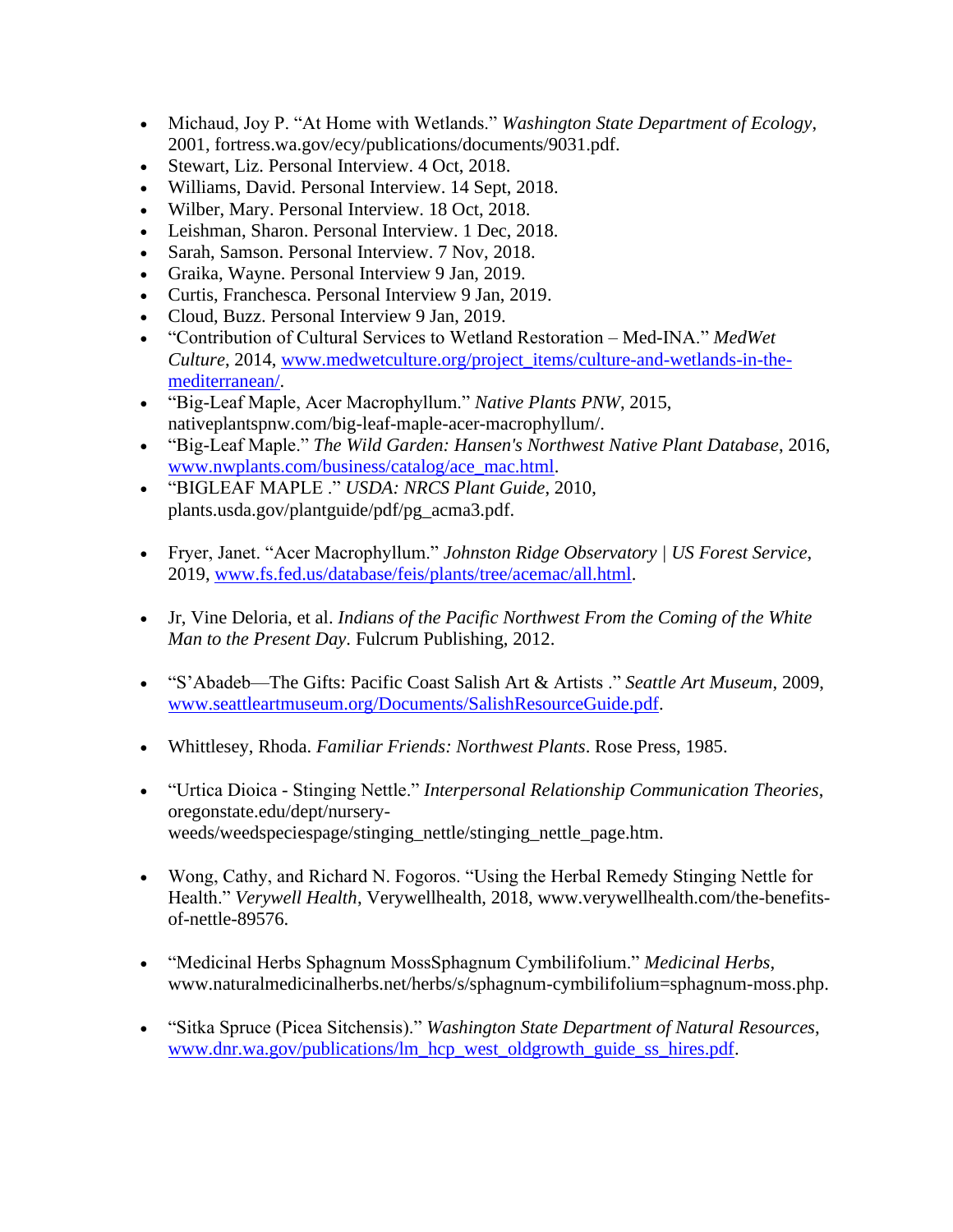- Eaton, Janice Schofield, and Richard W. Tyler. *Discovering Wild Plants: Alaska, Western Canada, the Northwest*. Eaton, 2011.
- Turner, Nancy J. *Plant Technology of First Peoples in British Columbia*. Royal BC Museum, 2007.
- "Sphagnum Moss ." *Pearly Everlasting (Anaphalis Margaritacea) Species Page*, www.bio.brandeis.edu/fieldbio/Survival/Pages/sphagnummoss.html.
- "Sphagnum." *Ohio River - New World Encyclopedia*, New World Encyclopedia, [www.newworldencyclopedia.org/entry/Sphagnum.](http://www.newworldencyclopedia.org/entry/Sphagnum)
- Rigg, George B. *Peat Resources of Washington*. State Printing Plant, 1958.
- Gunther, Erna. *Ethnobotany of Western Washington by Erna Gunther*. University of Washington Press, 1945.
- "Salmonberry, Rubus Spectabilis." *Native Plants PNW*, nativeplantspnw.com/salmonberry-rubus-spectabilis/.
- Medina. "Culture and Wetlands." *Culture and Wetlands - Medina*, medina.org/priorityareas/cultureandwetlands.aspx.
- "Picea Sitchensis." *Sequoia Sempervirens (Coast Redwood) Description*, The Gymnosperm Database , www.conifers.org/pi/Picea\_sitchensis.php.
- "Sitka Spruce (Picea Sitchensis)." *Washington State Department of Natural Resources*, www.dnr.wa.gov/publications/lm\_hcp\_west\_oldgrowth\_guide\_ss\_hires.pdf.
- "Sitka Spruce ." *Tree Book*, Government of British Columbia, [www.for.gov.bc.ca/hfd/library/documents/treebook/sitkaspruce.htm.](http://www.for.gov.bc.ca/hfd/library/documents/treebook/sitkaspruce.htm)
- "Reishi Mushroom: Uses, Side Effects, Interactions, Dosage, and Warning." *WebMD*, WebMD, www.webmd.com/vitamins/ai/ingredientmono-905/reishi-mushroom.
- "Gaultheria shallon." The *Wild Garden: Hansen's Northwest Native Plant Database*, 2012, www.nwplants.com/business/catalog/gau\_sha.html.
- "Salal, Gaultheria Shallon." *Native Plants PNW*, nativeplantspnw.com/salal-gaultheriashallon/.
- Churney, Marie, and Susan Williams. *Bogs, Meadows, Marshes & Swamps: a Guide to 25 Wetland Sites of Was*hington State. Mountaineers, 1996.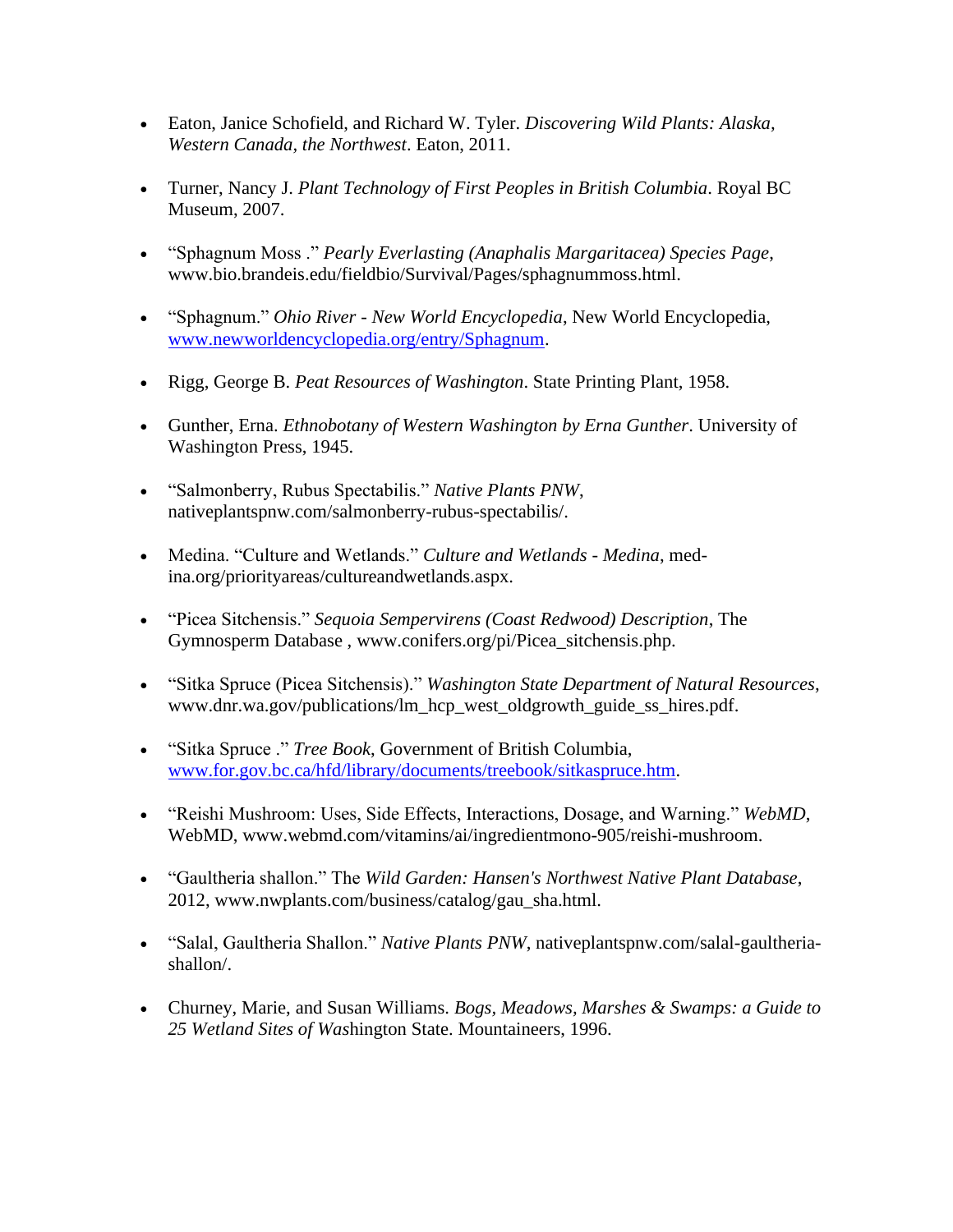- "Exploring Black Diamond's Peat Bog Update." Black Diamond NOW, www.blackdiamondnow.net/black-diamond-now/2015/09/exploring-black-diamondspeat-bog-update.html.
- "Hypnum Callichroum." *Plants Profile for Ledum Groenlandicum (Bog Labrador Tea)*, plants.usda.gov/core/profile?symbol=HYCA70.
- "Labrador Tea." *Red Fox - Vulpes Vulpes*, [www.blueplanetbiomes.org/labrador\\_tea.htm.](http://www.blueplanetbiomes.org/labrador_tea.htm)
- Dampc, Anna, and Maria Luczkiewicz. "Labrador Tea the Aromatic Beverage and Spice: a Review of Origin, Processing and Safety." *Journal of the Science of Food and Agriculture*, vol. 95, no. 8, 2014, pp. 1577–1583., doi:10.1002/jsfa.6889.
- "King County Wetland Habitat." *Encyclopedia of Puget Sound*, 1 June 2007, www.eopugetsound.org/articles/king-county-wetland-habitat.
- "Red Huckleberry, Vaccinium Parvifolium." *Native Plants PNW*, nativeplantspnw.com/red-huckleberry-vaccinium-parvifolium/.
- "Plant of the Week." *Johnston Ridge Observatory | US Forest Service*, www.fs.fed.us/wildflowers/plant-of-the-week/kalmia\_microphylla.shtml.
- "Puget Sound: Watershed Characterization Map." *Department of Ecology: State of Washington*. [https://fortress.wa.gov/ecy/coastalatlas/wc/MappingPage.html?xMax=-](https://fortress.wa.gov/ecy/coastalatlas/wc/MappingPage.html?xMax=-13477012&yMax=6135360&xMin=-13622486&yMin=5999191) [13477012&yMax=6135360&xMin=-13622486&yMin=5999191.](https://fortress.wa.gov/ecy/coastalatlas/wc/MappingPage.html?xMax=-13477012&yMax=6135360&xMin=-13622486&yMin=5999191)
- "Lushootseed." *Tulalip Tribes of Washington,* tulaliplushootseed.com/.
- Williams, David B. *The Seattle Street-Smart Naturalist: Field Notes from the City*. WestWinds Press, 2009.
- Wetlands in Washington State. *Washington State Department of Ecology* & *Fish and Wildlife*. [https://fortress.wa.gov/ecy/publications/documents/0506006.pdf.](https://fortress.wa.gov/ecy/publications/documents/0506006.pdf)
- "Lushootseed Dictionary Online." Web Application Starter Project, lushootseeddictionary.appspot.com/#!LDClickableLink.

## **Other Suggested Publications**

## *Our National Wetland Heritage: A protection guidebook* by Kustler

## *Wetlands by Mitsch and Gooselink*

*Role of Puget Sound and Washington Coastal Estuaries in Life History of Pacific Salmon* by Simenstad, Fresh, Salo